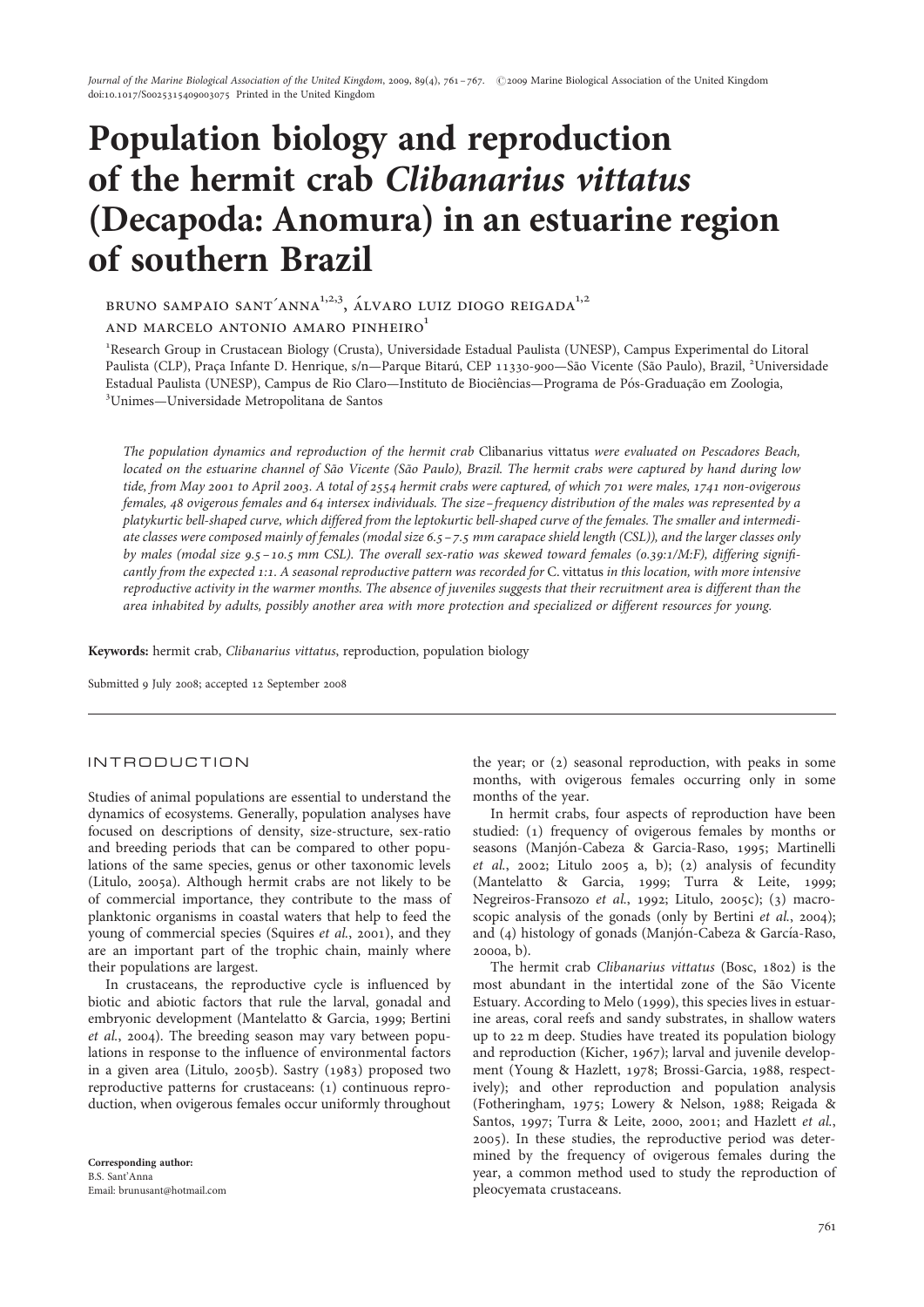This study aimed to analyse the population structure (sizes of sexes, seasonal size –frequency distribution and sex-ratio) of the hermit crab C. vittatus in the estuarine region of São Vicente, state of São Paulo, Brazil, and the reproductive period based on the occurrence of ovigerous females during the seasons, compared to the frequency of gonad maturation stages.

#### MATERIALS AND METHODS

The study was conducted in the intertidal zone of Pescadores Beach  $(23^\circ 58' 21'' S - 46^\circ 23' 35'' W$ : Figure 1), located on the estuarine channel of São Vicente (São Paulo), Brazil, which shelters a diverse marine fauna, including intertidal molluscs, macroalgae and benthic crustaceans (Sant'Anna et al., 2006).

The hermit crabs were captured by hand during low tide, from May 2001 to April 2003. Monthly captures were made by two people, with a standard capture effort of 10 minutes. Water temperature  $(^{\circ}C)$  was measured monthly. The hermit crabs were stored frozen. For analysis, the specimens were defrosted and removed from their gastropod shells, for identification according to Melo (1999). The carapace shield length (CSL) was recorded from the tip of the rostrum to the midpoint of the cervical groove, using a Vernier caliper (0.01 mm). For the size –frequency distribution analysis,



Fig. 1. Estuary of São Vicente (São Paulo), Brazil, showing the location of Pescadores Beach (setae).

size-class intervals of 1 mm of CSL were used. The size intervals of each class were determined according to the mathematical formula of Sturges (1926). After identification and biometric analysis, the sex of each individual was determined from the position of the gonopores and the presence of eggs, and four population categories were established: (1) males, with gonopores on the basis of the fifth pereopods; (2) nonovigerous females, with gonopores on the basis of the third pereopods; (3) intersex individuals, with gonopores on the bases of both the third and fifth pereopods; and (4) ovigerous females. Individuals of uncertain sex and intersex individuals were not included in the statistical analyses of population and reproduction.

All the individuals were dissected to observe the stage of gonad maturation, and were classified according to three gonad stages determined for males (immature or rudimentary gonads, which are undifferentiated or thin and translucent with two small white ducts; developing, with an initial winding, pale or white filament; and developed, with a strongly coiled testis with the dominant visible organ pale white and a white vas deferens), and females (immature or rudimentary, with ovaries as two fine, wine-coloured filaments; developing, with ovarian maturation beginning and represented by two wine-coloured filaments, occupying a large volume in the abdomen; and developed, when ovaries are dark-wine-coloured and fill the abdomen). The reproductive period was determined by the percentage of individuals of the same sex with developed gonads and the monthly incidence of ovigerous females during the course of the sampling period.

The normality of the size–frequency distribution was tested by the Kolmogorov –Smirnov (KS) test for each population category, and the size of individuals was compared by the Kruskal –Wallis test. The monthly and overall sex ratios (M:F) were tested with the Chi-square test  $(\chi^2)$ . The relationship of sex-ratio to size-class was fitted only for classes with more than ten individuals, as recommended by Wenner (1972). The correlation of water temperature  $(^{\circ}C)$  and the incidence of individuals with developed gonads were tested by Spearman's correlation. A significance level of 5% was adopted for all statistical analyses (Sokal & Rohlf, 1995).

## **RESULTS**

A total of 2554 hermit crabs were captured in the intertidal zone of Pescadores Beach: 701 males, 1741 non-ovigerous females, 48 ovigerous females and 64 intersex individuals. Male individuals were significantly larger than females  $(P < 0.05)$ , but intersex individuals were the same size as males (Table 1).

The overall size –frequency distribution of the population differed from normality  $(KS = 0.0755; P \lt 0.01)$ , with a unimodal distribution. The size –frequency distribution of the males was represented by a platykurtic bell-shaped curve that differed from the leptokurtic bell-shaped curve for females (Figure 2). Although the size–frequency distribution of the population did not show a normal distribution, this was not true for all sexes; the size–frequency distribution for males differed from normality (KS =  $0.0791$ ;  $P < 0.01$ ), but the size–frequency distributions of non-ovigerous females and ovigerous females showed significant normal distributions (KS = 0.03; P > 0.05 and KS = 0.1079; P > 0.05).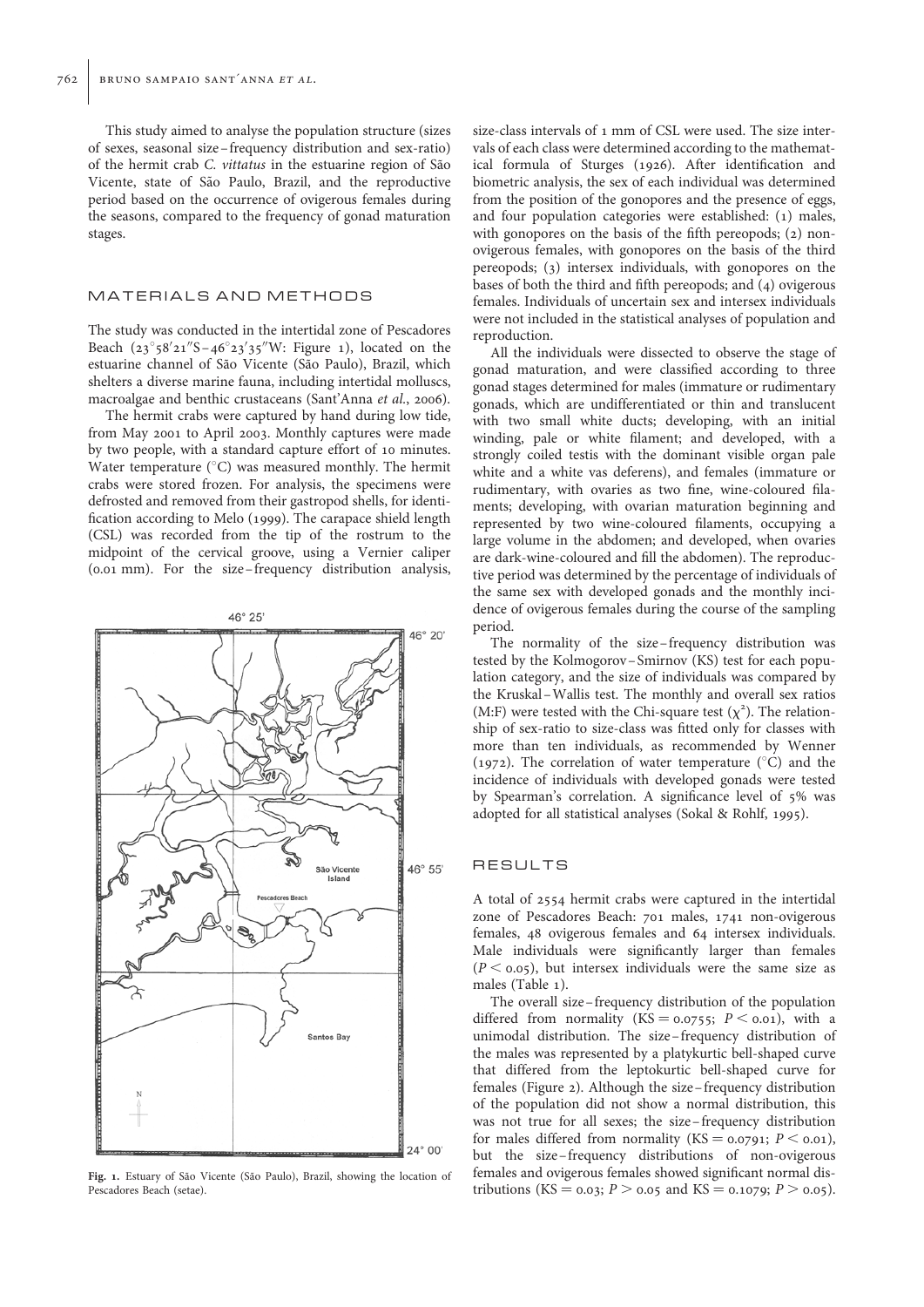Table 1. Number of individuals and size-range (carapace shield length) of the hermit crabs captured on Pescadores Beach. N, number of individuals; Min, minimum; Max, maximum; x mean; SD, standard deviation; M, males; F, non-ovigerous females; OF, ovigerous females; INT, intersex individuals.

| <b>Sex</b> | N    | Min | Max  | $x \pm SD$        |
|------------|------|-----|------|-------------------|
| M          | 701  | 2.7 | 13.8 | 8.93 $\pm$ 1.81 a |
| F          | 1741 | 2.6 | 11.7 | 6.61 $\pm$ 1.14 b |
| OF         | 48   | 4.9 | 9.4  | 6.71 $\pm$ 1.07 b |
| <b>INT</b> | 64   | 5.4 | 12.3 | 9.37 $\pm$ 1.43 a |
| Total      | 2554 | 2.6 | 13.8 | 7.32 $\pm$ 1.74   |
|            |      |     |      |                   |

Means followed by the same lower-case letter did not show significant differences  $(P > 0.05)$ .

In the same figure, we can observe that the smaller and intermediate classes were composed mainly of females (modal size 6.5–7.5 mm CSL), and the larger classes only of males (modal size 9.5–10.5 mm CSL).

The seasonal size–frequency distribution of the population (Figure 3) showed unimodal and bimodal distributions during the seasons. Few juveniles were recorded in this location, and females were more abundant than males during the two years of the study. Ovigerous females occurred in all seasons of the year, but in lower frequency in the winter. The abundance of females by month is shown in Table 2. The sex ratio (M:F), was nearly always skewed toward females, except in two months of the study period, the overall sex-ratio (0.39:1; M:F) differed significantly from 1:1 ( $\chi^2 = 475.399$ ; P < 0.001). The sex-ratio related to size, showed an anomalous curve (Figure 4), with females extremely abundant in intermediate size-classes, and males numerically superior in the larger ones.

The percentage of individuals with developed gonads was larger in the warmer months of the year (Figure 5). The percentage of ovigerous females (Figure 6) evidenced a seasonal



Fig. 2. Size-frequency distribution of individuals of Clibanarius vittatus caught on Pescadores Beach, São Vicente Estuary (São Paulo), Brazil. CSL, carapace shield length.

reproductive pattern at this location, with more intensive reproductive activity in the warmer months. This is supported by a positive correlation between water temperature and females with developed gonads  $(rs = 0.61; P = 0.0017)$ . Dissections of the intersex individuals revealed male gonads, with one paired coiled whitish duct.

## DISCUSSION

The sexual dimorphism in relation to size observed in the present study is a common aspect of hermit-crab biology, as suggested by several previous reports (Fransozo & Mantelatto, 1998; Manjón-Cabeza & García-Razo, 1998; Turra & Leite, 2000; Mantelatto & Martinelli, 2001; Branco et al., 2002; Bertini et al., 2004; Macpherson & Raventos, 2004; Litulo, 2005a, c; Litulo & Tudge, 2005; Mantelatto et al., 2005). According to Abrams (1988), three factors may influence sexual dimorphism in hermit crabs: (1) the difference of energy available for growth, with less somatic growth in females due to greater expenditure of energy in egg production; (2) the larger reproductive effort exhibited by males, which are able to copulate with more than one female; and (3) the larger dimensions of males, to optimize fertilization of the females and win intraspecific fights.

In this population of C. vittatus in São Vicente Estuary, the differential growth rate between the sexes (as proposed by Abrams, 1988) suggests an important factor for the sexual dimorphism. According to the growth analysis of this same population by Sant'Anna et al. (2008), males have a larger constant growth than do females (males,  $K = 0.51$ ; and females,  $K = 0.40$ , and the different growth periods of the sexes reduce intraspecific competition for gastropod shells. A slower growth rate of females would be a consequence of utilization of relatively small shells in nature, as suggested by Litulo (2005 a, c) for Dardanus deformis (H. Milne-Edwards, 1836) and Clibanarius longitarsus (De Haan, 1849), respectively.

A few ovigerous females and juveniles were captured during the present study, a result similar to that obtained by Litulo (2005a) for D. deformis in Maputo Bay, Mozambique. The lower abundance of juveniles suggests that the recruitment area is different from the area inhabited by adults, possibly another area with more protection and specialized or different resources for the juveniles. Although there is a good supply of smaller shells of Littorina sp., suitable for juveniles, at Pescadores Beach (personal observation), it is possible that C. vittatus ovigerous females migrate to the entrance of the estuary, where their larvae have access to optimum salinities for the first juveniles (25 to 35‰, according to Young & Hazlett, 1978), avoiding the wide salinity variations in the study area (20 to 35‰, according to Sant'Anna et al., 2006). Thus, when the juvenile hermit crabs return inside the estuary they already measure several millimetres in size. A similar absence of juvenile individuals was noted by Turra & Leite (2000), who studied three sympatric species of hermit crabs of the genus Clibanarius, on another part of the Brazilian coast. As estimated by these authors, the recruitment period (December to March, according to Sant'Anna et al., 2008) was equivalent to those months when greater reproductive activity was observed in this population.

The sex-ratio of the C. vittatus population in the present study was skewed toward females, with a difference from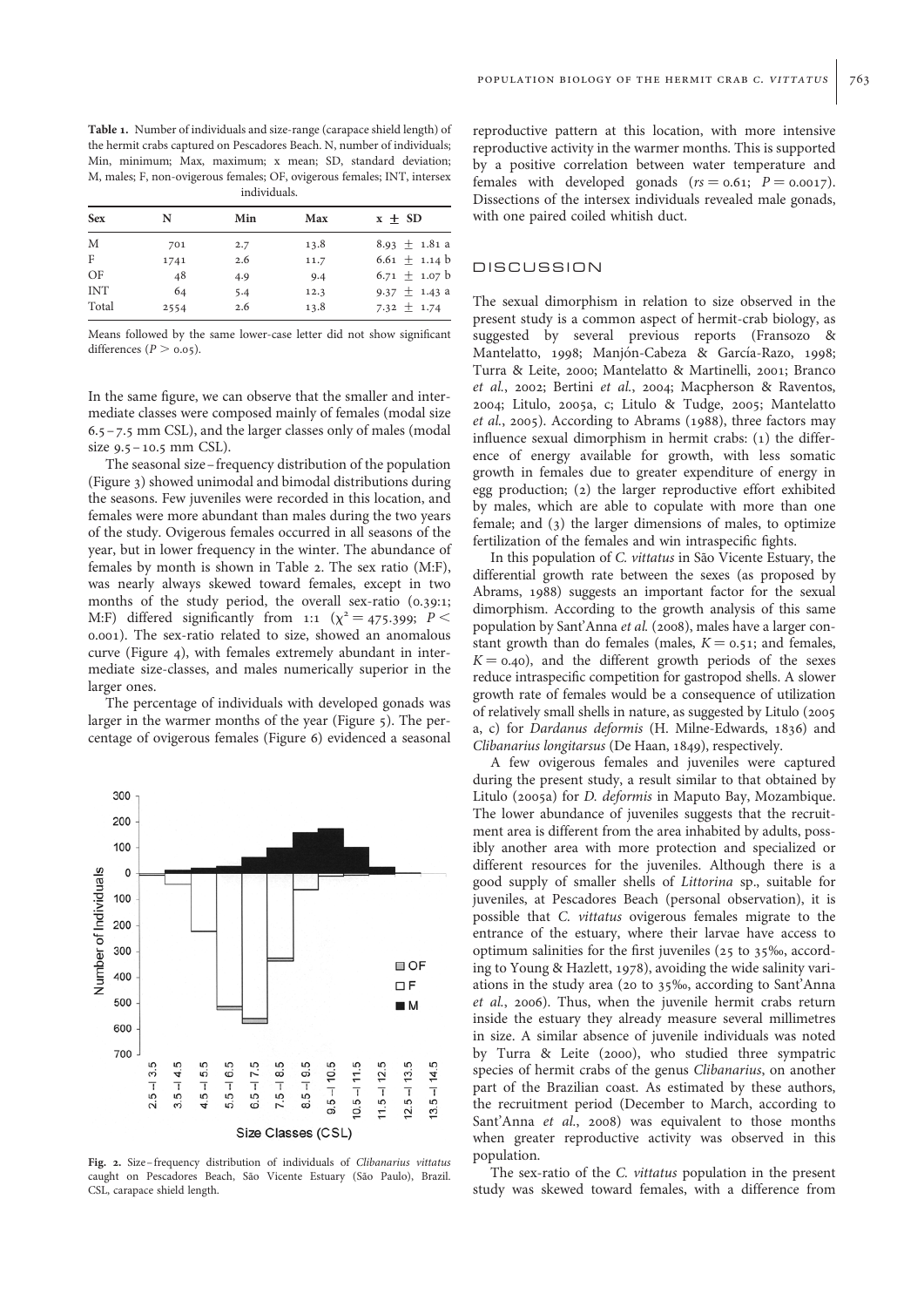

Fig. 3. Seasonal size-frequency distribution of individuals of Clibanarius vittatus captured on Pescadores Beach, São Vicente Estuary, Brazil. CSL, carapace shield length.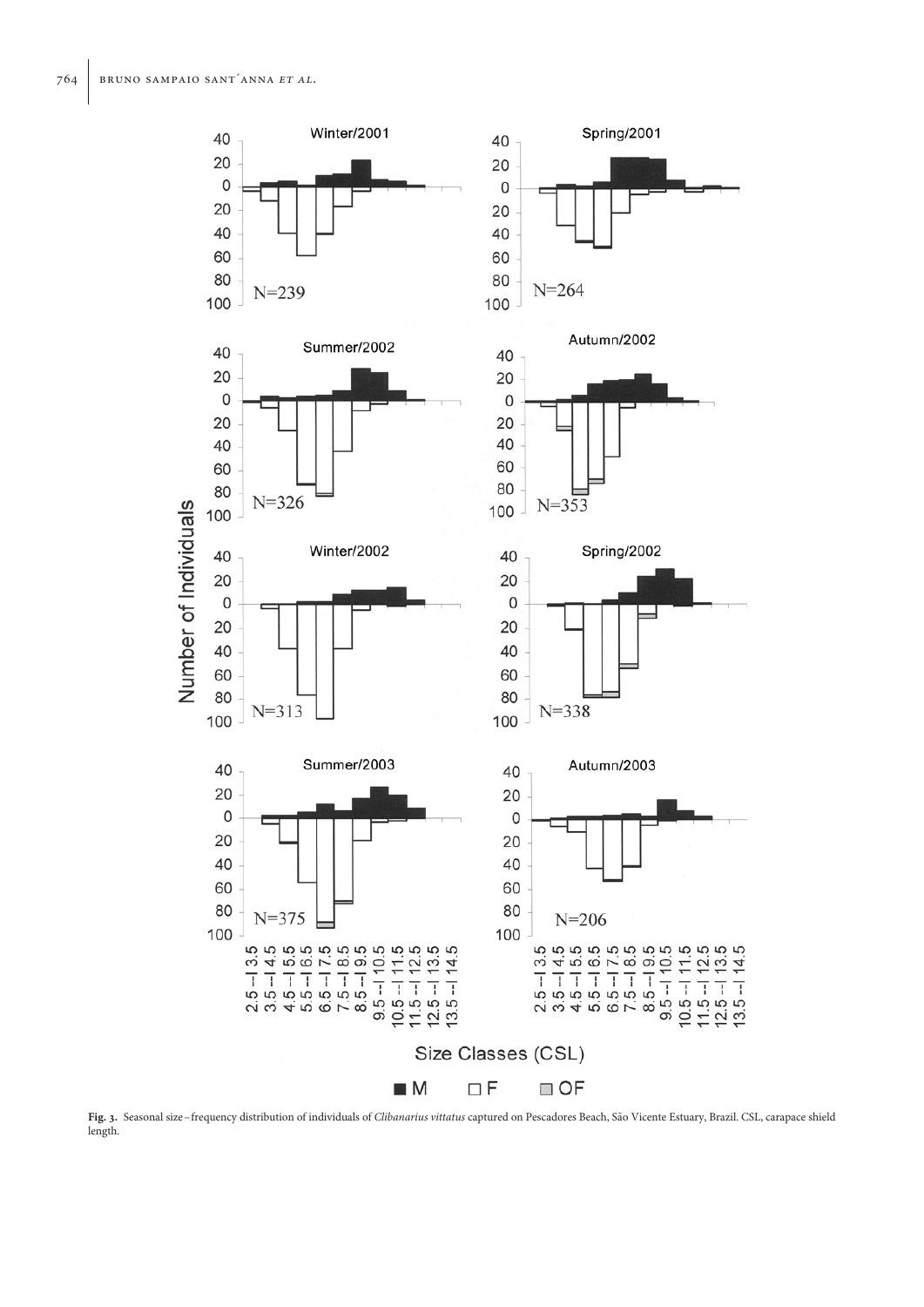Table 2. Sex-ratio by month obtained for the population of hermit crabs Clibanarius vittatus on Pescadores Beach, São Vicente (São Paulo), Brazil.

| <b>Months</b> | <b>Males</b> | <b>Females</b> | Sex-ratio (M:F)      | $\chi^2$ | P      |
|---------------|--------------|----------------|----------------------|----------|--------|
| May 2001      | 27           | 50             | $0.54*$              | 6.87     | 0.0122 |
| June          | 24           | 62             | $0.39*$              | 16.79    | 0.0001 |
| July          | 18           | 53             | $0.34*$              | 17.25    | 0.0001 |
| August        | 26           | 55             | $0.47*$              | 10.38    | 0.0019 |
| September     | 67           | 81             | $0.83$ <sup>ns</sup> | 1.32     | 0.2853 |
| October       | 18           | 25             | $0.72$ <sup>ns</sup> | 1.14     | 0.3602 |
| November      | 19           | 54             | $0.35*$              | 16.78    | 0.0001 |
| December      | 30           | 101            | $0.30*$              | 38.48    | 0.0000 |
| January 2002  | 30           | 49             | $0.61*$              | 4.57     | 0.0429 |
| February      | 27           | 89             | $0.30*$              | 33.14    | 0.0000 |
| March         | 46           | 84             | $0.55*$              | 8.34     | 0.0054 |
| April         | 32           | 97             | $0.33*$              | 32.75    | 0.0000 |
| May           | 33           | 61             | $0.54*$              | 8.34     | 0.0054 |
| June          | 13           | 63             | $0.21*$              | 32.89    | 0.0000 |
| July          | 20           | 71             | $0.28*$              | 28.58    | 0.0000 |
| August        | 26           | 120            | $0.22*$              | 60.52    | 0.0000 |
| September     | 12           | 32             | $0.37*$              | 9.09     | 0.0042 |
| October       | 42           | 125            | $0.34*$              | 41.25    | 0.0000 |
| November      | 40           | 87             | $0.46*$              | 17.39    | 0.0000 |
| December      | 33           | 117            | $0.28*$              | 47.04    | 0.0000 |
| January 2003  | 38           | 73             | $0.52*$              | 11.04    | 0.0013 |
| February      | 34           | 80             | $0.42*$              | 18.56    | 0.0000 |
| March         | 11           | 71             | $0.15*$              | 43.90    | 0.0000 |
| April         | 35           | 89             | $0.39*$              | 23.52    | 0.0000 |

<sup>ns</sup>, non-significant;  $^*P <$  0.05.

the expected proportion (1:1). The same has been recorded for various populations of different hermit-crab species around the world (Manjón-Cabeza & García-Raso, 1998; Benvenuto & Gherardi, 2001; Macpherson & Raventos, 2004; Litulo, 2005c; Litulo & Tudge, 2005) and in two other populations of C. vittatus (Lowery & Nelson, 1988; Turra & Leite, 2000). The same pattern was obtained for overall sex-ratio, and as a function of size, showed an anomalous curve pattern according to the classification proposed by Wenner (1972). This author suggested four explanations for this pattern of the



Fig. 4. Percentage (fitted with a mobile mean) of males by size-classes, of Clibanarius vittatus caught on Pescadores Beach, São Vicente Estuary, Brazil. CSL, carapace shield length; horizontal line (---) represents the expected sex-ratio (1:1).



Fig. 5. Seasonal percentage of males (A) and females (B) of Clibanarius vittatus, with rudimentary (RU), developing (DV) and developed (DE) gonads during the study period on Pescadores Beach, São Vicente Estuary, Brazil.

sex-ratio: (1) differences between the sexes in longevity and time for growth; (2) differential migration; (3) different mortality or growth rates between sexes; and (4) sex reversal. In C. vittatus, the most probable causes are the difference in the



Fig. 6. Seasonal abundance of ovigerous females of Clibanarius vittatus caught during the study period on Pescadores Beach, São Vicente Estuary, Brazil.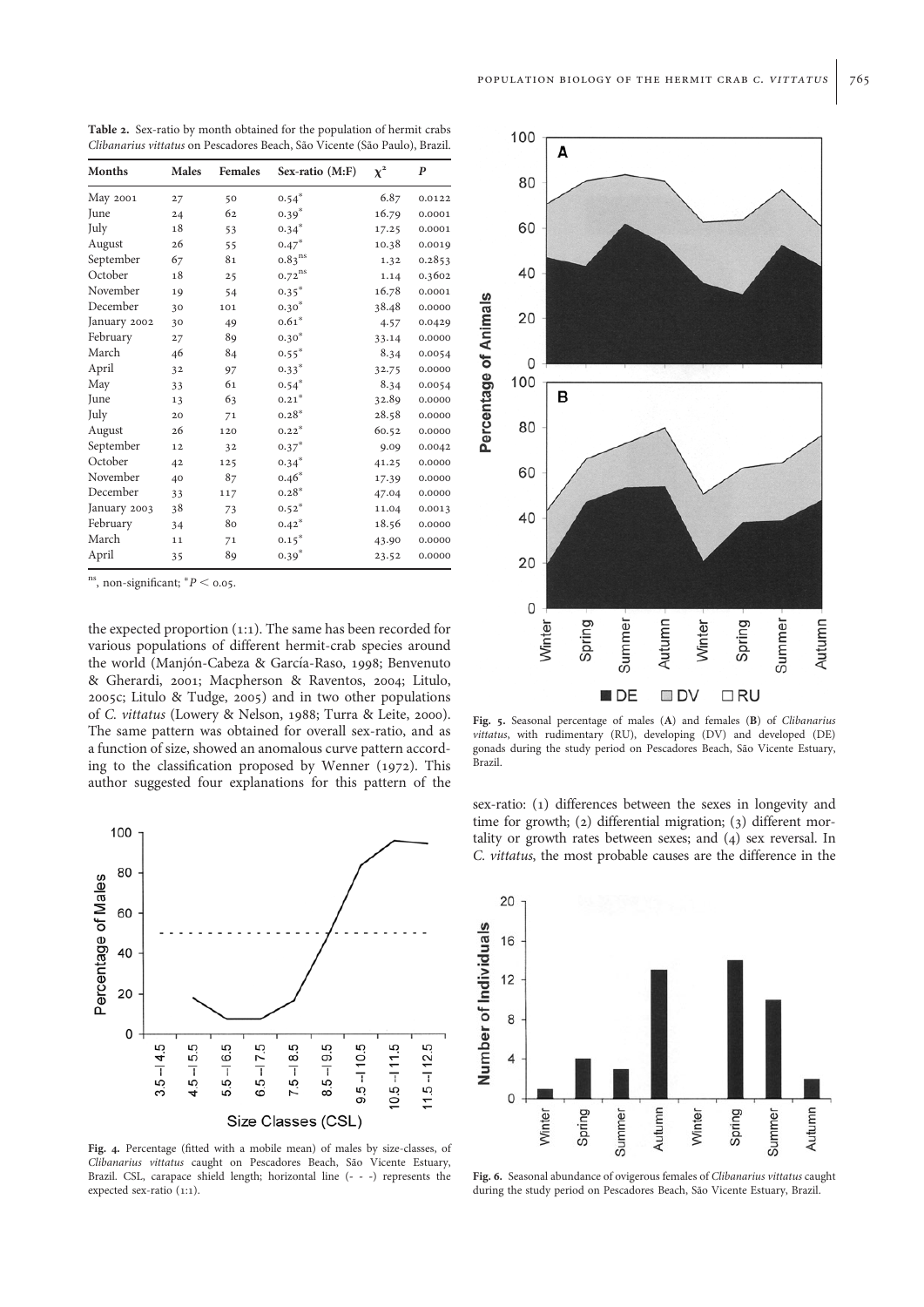growth rates between the sexes, with an influence of longevity (Sant'Anna et al., 2008) or habitat partitioning as suggested by Turra & Leite (2000). Sex reversal occurs in a low percentage of C. vittatus populations (see present study and Turra & Leite, 2000), representing a third and minor cause of the sexratio pattern observed, and there still is no explanation for the mechanism of sex reversal in hermit crabs (Turra & Leite, 2000; Turra, 2004).

Hermit crabs may have continuous or seasonal reproduction (Manjón-Cabeza & Garcia-Raso, 1998; Bertini & Fransozo, 2000; Turra & Leite, 2000). In this study, the C. vittatus population showed a seasonal reproductive pattern with some large peaks of individuals with developed gonads in some warmer months (seasonal –continuous pattern, according to Pinheiro & Fransozo, 2002). These data corroborate those obtained for another C. vittatus population by Turra & Leite (2000). Seasonal reproduction is associated with environments characterized by wide variations in temperature or food availability (Giese, 1959). Temperature may act as a metabolic, biochemical and hormonal modulator, triggering the mechanisms of ecdysis, mating and gonad development. However, the availability of and/or competition for shells may influence reproductive activity and cause displacement of reproductive peaks and recruitment periods in coexisting populations (Turra & Leite, 2000; Wada et al., 2000).

Finally, Turra & Leite (2000) suggested that the occurrence of populations with seasonal reproductive patterns in the tropics and with continuous reproduction in temperate areas may be based on populations' evolutionary histories, although local factors should be considered. But a statistical analysis of a more exhaustive data set is required to elucidate any patterns in breeding peaks across latitudes (in both hemispheres), and comparative breeding records for congeners found over a wide range of latitudes should provide the best picture (Litulo & Tudge, 2005).

## ACKNOWLEDGEMENTS

Thanks to the biologist Cilene Mariane Zangrande for help in sampling and laboratory analyses in part of this study and to Dr Janet Reid for final English revision of the manuscript.

#### REFERENCES

- Abrams P.A. (1988) Sexual difference in resource use in hermit crabs: consequences and causes. In Chelazzi G. and Vannini M. (eds) Behavioral adaptation to intertidal life. New York, USA: Plenum, pp. 283–296.
- Benvenuto C. and Gherardi F. (2001) Population structure and shell use in the hermit crab, Clibanarius erythrops: a comparison between Mediterranean and Atlantic shores. Journal of the Marine Biological Association of the United Kingdom 81, 77–84.
- Bertini G. and Fransozo A. (2000) Population dynamics of Petrochirus diogenes (Crustacea; Anomura, Diogenidae) in the Ubatuba region, São Paulo, Brazil. In Klein von C. and Schram F. (eds) The biodiversity crisis and crustaceans. Rotterdam: A.A. Balkema, pp. 331–342.
- Bertini G., Fransozo A. and Braga A.A. (2004) Ecological distribution and reproductive period of the crab Loxopagurus loxocheles (Anomura, Diogenidae) on the northern coast of São Paulo State, Brazil. Journal of Natural History 38, 2331–2334.
- Branco J.O., Turra A. and Souto F.X. (2002) Population biology and growth of the hermit crab Dardanus insignis at Armacão Itapocoroy, southern Brazil. Journal of the Marine Biological Association of the United Kingdom 82, 597–603.
- Brossi-Garcia A.L. (1988) Juvenile development of Clibanarius vittatus (Bosc, 1802) Decapoda Anomura in the laboratory. Crustaceana 54,  $294 - 313$ .
- Fotheringham N. (1975) Structure of seasonal migrations of the littoral hermit crab Clibanarius vittatus (Bosc, 1802). Journal of Experimental Marine Biology and Ecology 18, 47–53.
- Fransozo A. and Mantelatto F.L.M. (1998) Population structure and reproductive period of the hermit crab Calcinus tibicen (Decapoda: Diogenidae) in the region of Ubatuba, São Paulo, Brazil. Journal of Crustacean Biology 18, 202–208.
- Giese A.C. (1959) Comparative physiology: annual reproductive cycles of marine invertebrates. Annual Review of Physiology 21, 574–576.
- Hazlett A.B., Rittschof D. and Bach C.E. (2005) The effects of shell size and coil orientation on reproduction in female hermit crabs, Clibanarius vittatus. Journal of Experimental Marine Biology and Ecology 323, 93–99.
- Kicher A.B. (1967) The larval development of Clibanarius vittatus and Hypoconcha in six salinities. Master's thesis. Duke University, Durham, USA.
- Litulo C. (2005a) Population structure and reproduction of the hermit crab Dardanus deformis (Anomura: Diogenidae) in the Indian Ocean. Journal of the Marine Biological Association of the United Kingdom 85, 883–887.
- Litulo C. (2005b) Breeding of the hermit crab Dardanus deformis H. Milne-Edwards, 1836 (Anomura, Diogenidae) in Maputo Bay, southern Mozambique. Journal of Natural History 39, 2137–2144.
- Litulo C. (2005c) Population biology and fecundity of the Indo-Pacific hermit crab Clibanarius longitarsus (Anomura: Diogenidae). Journal of the Marine Biological Association of the United Kingdom 85,  $121 - 125$
- Litulo C. and Tudge C. (2005) Population structure and breeding season of the hermit crab Diogenes brevirostris Stimpson, 1858 (Decapoda, Anomura, Diogenidae) from southern Mozambique. Journal of Natural History 39, 2887–2889.
- Lowery W.A. and Nelson W.G. (1988) Population ecology of the hermit crab Clibanarius vittatus (Decapoda: Diogenidae) at Sebastian Inlet, Florida. Journal of Crustacean Biology 8, 548–556.
- Macpherson E. and Raventos N. (2004) Population structure and reproduction of three sympatric species of hermit crabs in the north-western Mediterranean. Journal of the Marine Biological Association of the United Kingdom 84, 371–376.
- Manión-Cabeza M.E. and Garcia-Raso J.E. (1995) Study of a population of Calcinus tubularis (Crustacea, Diogenidae) from a shallow Posidonia oceanica meadow. Cahiers de Biologie Marine 36, 277–284.
- Manjón-Cabeza M.E. and García-Raso J.E. (1998) Population structure and growth of the hermit crab Diogenes pugilator (Decapoda: Anomura: Diogenidae) from the Northeastern Atlantic. Journal of Crustacean Biology 18, 753–762.
- Manjón-Cabeza M.E. and Garcia-Raso J.E. (2000a) Morphological reproductive aspects of males of Diogenes pugilator (Roux, 1829) (Crustacea, Decapoda, Anomura) from southern Spain. Sarsia 85,  $195 - 202.$
- Manjón-Cabeza M.E. and Garcia-Raso J.E. (2000b) Reproductive aspects of males of the hermit crab Diogenes pugilator (Crustacea: Decapoda: Anomura) from southern Spain. Journal of the Marine Biological Association of the United Kingdom 80, 85–93.